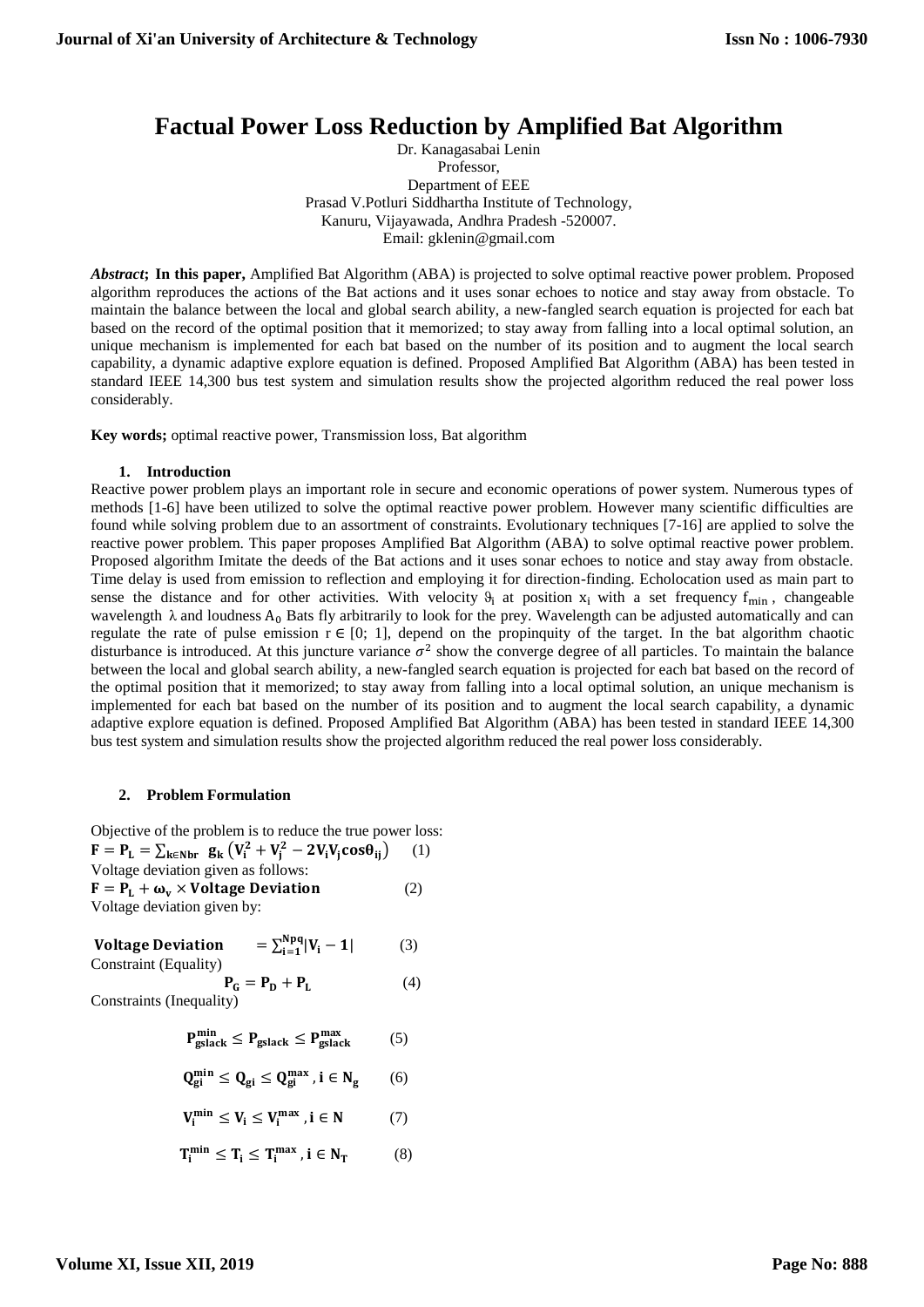$$
Q_c^{\min} \le Q_c \le Q_c^{\max}, i \in N_c \tag{9}
$$

## **3. Amplified Bat Algorithm**

Bat algorithm imitated the deeds of the Bat actions and it uses sonar echoes to notice and stay away from obstacle. Time delay is used from emission to reflection and employing it for direction-finding. Echolocation used as main part to sense the distance and for other activities. With velocity  $\theta_i$  at position  $x_i$  with a set frequency f<sub>min</sub>, changeable wavelength  $\lambda$ and loudness  $A_0$  Bats fly arbitrarily to look for the prey. Wavelength can be adjusted automatically and can regulate the rate of pulse emission  $r \in [0; 1]$ , depend on the propinquity of the target [17]. Loudness assumed to vary from a large (positive)  $A_0$  to minimum constant value  $A_{\text{min}}$ .

New solutions engendered by,

$$
Q_i^{(t)} = Q_{\min} + (Q_{\max} - Q_{\min}) \cup (0,1),
$$
  
\n
$$
v_i^{(t+1)} = v_i^t + (x_i^t - \text{best})Q_i^{(t)},
$$
  
\n
$$
x_i^{(t+1)} = x_i^{(t)} + v_i^{(t)}
$$
  
\n(12)

For local search a capricious walk with direct exploitation is used to modernize the present most excellent solution by:

$$
x^{(t)} = best + \epsilon A_i^{(t)} (2U(0,1) - 1)
$$
 (13)

 $\epsilon$  - scaling factor,  $A_i^{(t)}$  - loudness. Depending on the pulse rate  $r_i$  and new-fangled solutions are accepted with some proximity local search will be commenced. When bat finds a prey rate of pulse emission  $r_i$  augments and loudness Ai diminished, which mathematically written by,

$$
A_i^{(t+1)} = \alpha A_i^{(t)}, r_i^{(t)} = r_i^{(0)} [1 - \exp(-\gamma \epsilon)]
$$
 (14)

In this work an Amplified Bat Algorithm (ABA) is projected to solve the problem by suitable improvements in the modelling. In the bat algorithm chaotic disturbance is introduced. At this juncture variance  $\sigma^2$  show the converge degree of all particles.

$$
\sigma^2 = \sum_{i=1}^{N} [(f_i - f_{avg})/f]^2
$$
 (15)

$$
f = max\left\{1, max\{|f_i - f_{avg}|\}\right\}
$$
 (16)

$$
y_{id}(t+1) = \mu y_{id}(t) (1 - y_{id}(t))
$$
\n(17)

Population diversity will be amplified and to avert the premature convergence, an adaptive chaotic disturbance  $P_c$  is added at the time of stagnation. Thus,  $P_c$  is modified as  $P'_c$ .

$$
p'_{cd}(t+1) = p_{cd}(t) + R_{id}(2_{yid}(t) - 1)
$$
\n(18)

$$
R_{id} = \beta |p_{cd}(t) - p_{id}(t)| \qquad (19)
$$

A modified velocity equation projected as,

$$
v_i^{t+1} = \omega * v_i^t + \left(x_i^t - \frac{x^* + x_{pi}^*}{2}\right) * f_i
$$
 (20)

A new-fangled search equation for local search is projected as follows,

$$
x_{new} = x^* + \varphi * (x^* - x_i) \tag{21}
$$

## **Volume XI, Issue XII, 2019**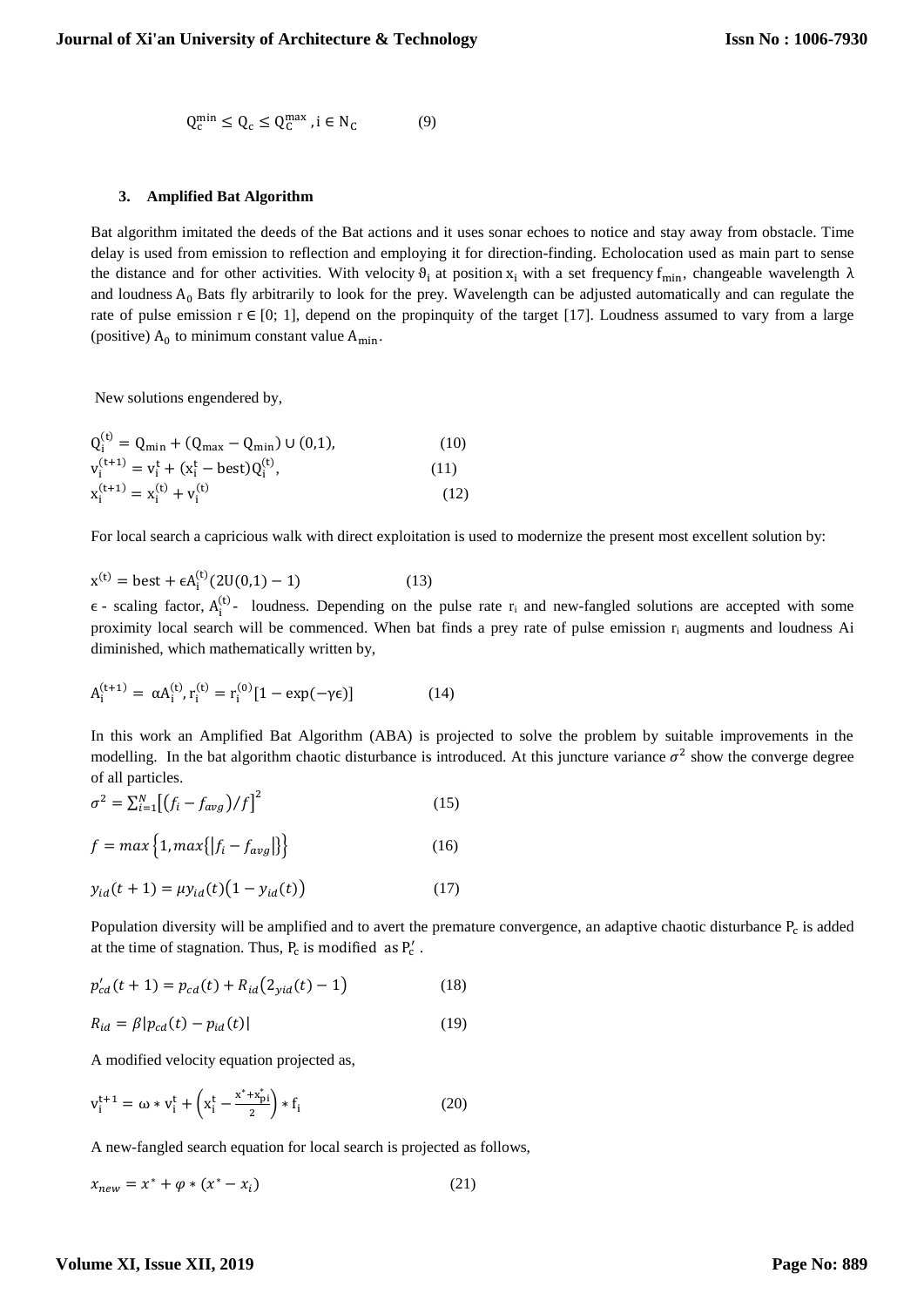An innovative position *xnew* can be engendered by,

$$
x_{new} = (1 - \omega) * x^* + \emptyset * (x^* - x_i)
$$
 (22)

- a. Initialize a population
- b. Set  $x_{pi}^* = x_i (i = 1, \dots, M)$  and most excellent present solution has to be found  $x^*$
- c. While  $t \leq$  Iteration maximum do
- d. For  $i = 1$  to M do
- e. For  $j = 1$  to n do
- f. modernize the velocity of each bat by

$$
Q_i^{(t)} = Q_{\min} + (Q_{\max} - Q_{\min}) \cup (0,1); \qquad v_i^{t+1} = \omega * v_i^t + \left(x_i^t - \frac{x^* + x_{pi}^*}{2}\right) * f_i
$$

- g. modernize the position of each bat by  $x_i^{(t+1)} = x_i^{(t)} + v_i^{(t)}$
- h. End for
- i. If random > ri then choose a solution amongst of the most excellent solutions
- j. Engender local solution in the region of most excellent solution.  $x_{new} = x^* + \varphi * (x^* x_i)$
- k. End if
- 1. if random  $\langle A_i \text{ and } f(x_i) \rangle f(x^*)$
- m.  $fix x^* = x_i$
- n. Augment the value of  $r_i$ , diminish the value of  $A_i$ .
- o. End if
- p. If  $f(x_i) < f(x_{pi}^*)$
- q.  $x_{pi}^* = x_i$  then f ix  $L_i = 0$
- r. Or Else  $fix L_i = L_i + 1$
- s. End if
- t. End for
- u. For  $i = 1$  to M do
- v. if  $L_i = L$  then by  $x_{new} = (1 \omega) * x^* + \emptyset * (x^* x_i)$  engender novel position & swap  $x_i$
- w. End if
- x. End for
- $y. \t t = t + 1$
- z. End while

## **4. Simulation Results**

At first in standard IEEE 14 bus system the validity of the Projected Amplified Bat Algorithm (ABA) has been tested & comparison results are presented in Table 1.

| Control variables | <b>ABCO</b> [19]<br><b>IABCO</b> [19] |         | ABA    |
|-------------------|---------------------------------------|---------|--------|
| V <sub>1</sub>    | 1.06                                  | 1.05    | 1.00   |
| V <sub>2</sub>    | 1.03                                  | 1.05    | 1.01   |
| V <sub>3</sub>    | 0.98                                  | 1.03    | 1.04   |
| V <sub>6</sub>    | 1.05                                  | 1.05    | 1.00   |
| V8                | 1.00                                  | 1.04    | 0.90   |
| Q <sub>9</sub>    | 0.139                                 | 0.132   | 0.100  |
| T <sub>56</sub>   | 0.979                                 | 0.960   | 0.900  |
| T <sub>47</sub>   | 0.950                                 | 0.950   | 0.900  |
| T <sub>49</sub>   | 1.014                                 | 1.007   | 1.000  |
| Ploss (MW)        | 5.92892                               | 5.50031 | 4.1036 |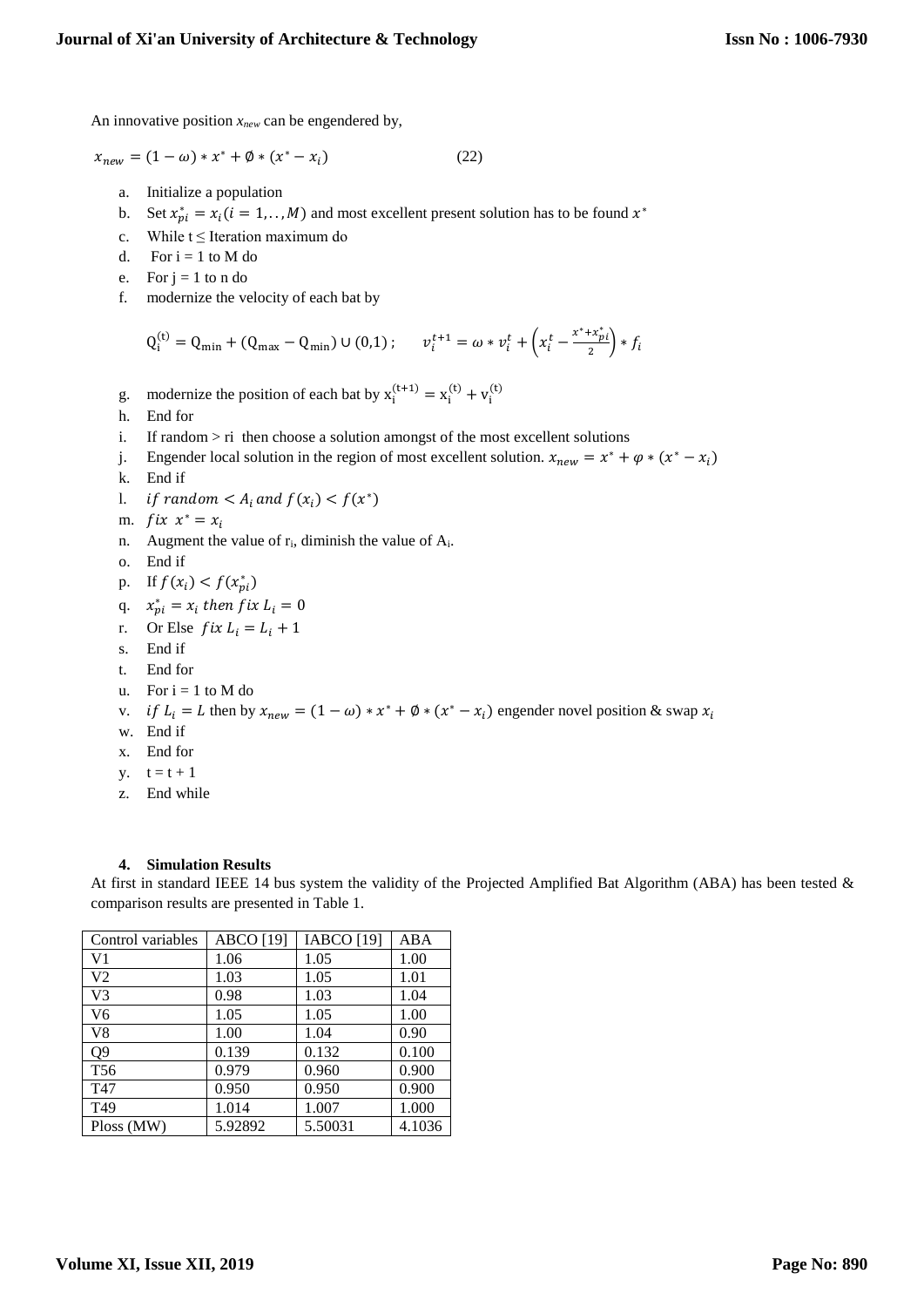Then IEEE 300 bus system [18] is used as test system to validate the performance of the Projected Amplified Bat Algorithm (ABA).Table 2 shows the comparison of real power loss obtained after optimization.

Table 2 Comparison of Real Power Loss

| Parameter  | Method     | EGA | Method                    | <b>EEA</b> | Method   | CSA | ABA          |
|------------|------------|-----|---------------------------|------------|----------|-----|--------------|
|            | $\angle 1$ |     | <u> เวา :</u><br>$\sim$ 1 |            | [20]     |     |              |
| PLOSS (MW) | 646.2998   |     | 650.6027                  |            | 635.8942 |     | .4310<br>617 |

#### **5. Conclusion**

Amplified Bat Algorithm (ABA) successfully solved the optimal reactive power problem. To maintain the balance between the local and global search ability, a new-fangled search equation is projected for each bat based on the record of the optimal position that it memorized; to stay away from falling into a local optimal solution, an unique mechanism is implemented for each bat based on the number of its position and to augment the local search capability, a dynamic adaptive explore equation is defined. Proposed Amplified Bat Algorithm (ABA) has been tested in standard IEEE 14,300 bus test system and simulation results show the projected algorithm reduced the real power loss considerably.

### **References**

- 1. K. Y. Lee.(1984). "Fuel-cost minimisation for both real and reactive-power dispatches," Proceedings Generation, Transmission and Distribution Conference, vol/issue: 131(3), pp. 85-93.
- 2. N. I. Deeb.(1998). "An efficient technique for reactive power dispatch using a revised linear programming approach," *Electric Power System Research*, vol/issue: 15(2), pp. 121–134.
- 3. M. R. Bjelogrlic, M. S. Calovic, B. S. Babic. (1990). "Application of Newton's optimal power flow in voltage/reactive power control", IEEE Trans Power System, vol. 5, no. 4, pp. 1447-1454.
- 4. S. Granville.(1994). "Optimal reactive dispatch through interior point methods," *IEEE Transactions on Power System*, vol/issue: 9(1), pp. 136–146. http://dx.doi.org/10.1109/59.317548
- 5. N. Grudinin.(1998). "Reactive power optimization using successive quadratic programming method," *IEEE Transactions on Power System*, vol/issue: 13(4), pp. 1219–1225. http://dx.doi.org/10.1109/59.736232
- 6. Wei Yan, J. Yu, D. C. Yu , K. Bhattarai.(2006). "A new optimal reactive power flow model in rectangular form and its solution by predictor corrector primal dual interior point method", *IEEE Trans. Pwr. Syst*.,vol.21,no.1,pp.61-67. http://dx.doi.org/10.1109/TPWRS.2005.861978
- 7. Aparajita Mukherjee, Vivekananda Mukherjee, (2015). "Solution of optimal reactive power dispatch by chaotic krill herd algorithm", *IET Gener. Transm. Distrib*, , Vol. 9, Issue. 15, pp. 2351–2362.
- 8. Hu, Z., Wang, X. & Taylor.(2010). "Stochastic optimal reactive power dispatch: Formulation and solution method". *Electr. Power Energy Syst.,* vol. 32, pp. 615-621. http://dx.doi.org/10.1016/j.ijepes.2009.11.018
- 9. Mahaletchumi A/P Morgan, Nor Rul Hasma Abdullah, Mohd Herwan Sulaiman,Mahfuzah Mustafa and Rosdiyana Samad.(2016). "Multi-Objective Evolutionary Programming (MOEP) Using Mutation Based on Adaptive Mutation Operator (AMO) Applied For Optimal Reactive Power Dispatch", *ARPN Journal of Engineering and Applied Sciences*, VOL. 11, NO. 14.